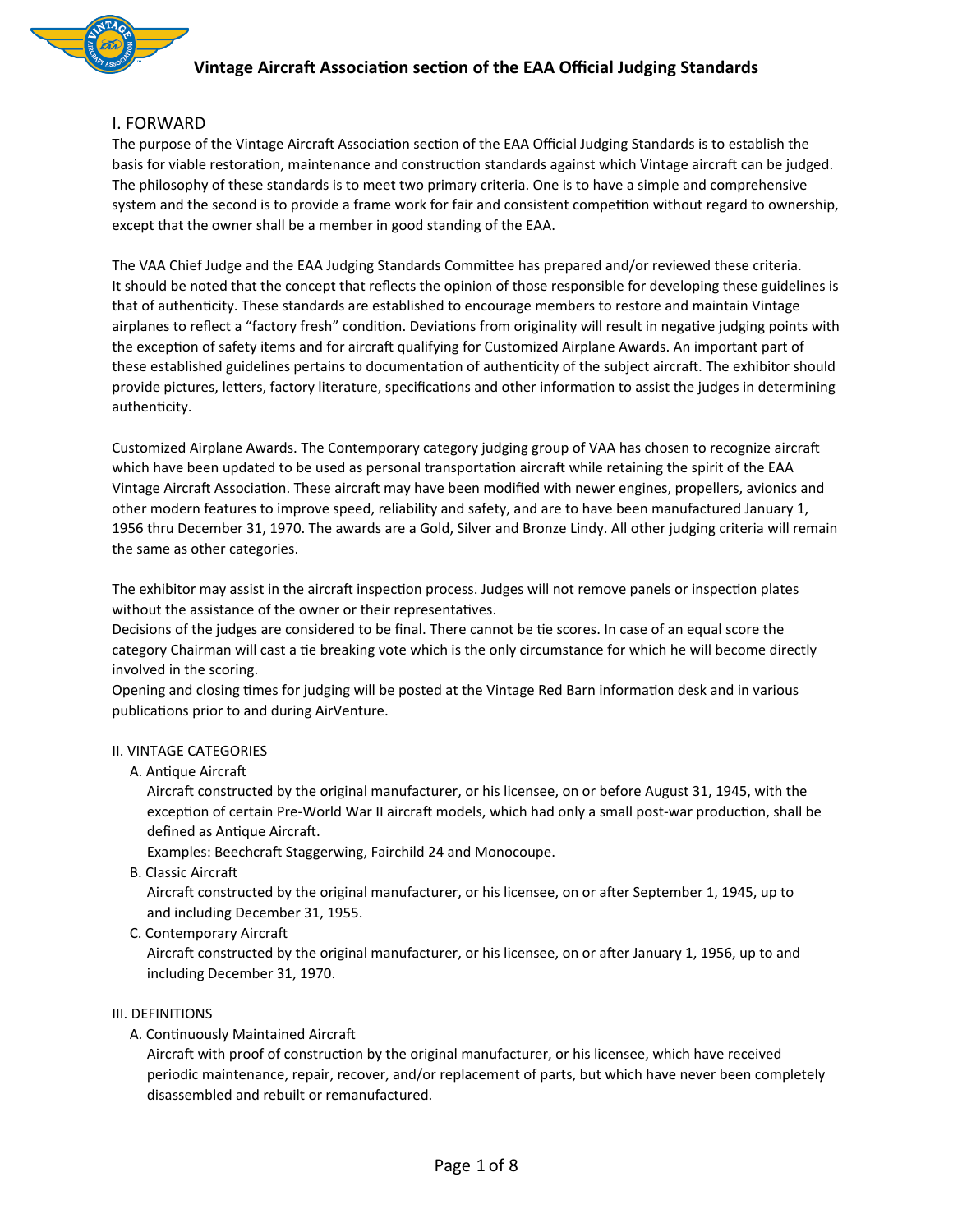### **B. Restored Aircraft**

Aircraft with proof of construction by the original manufacturer, or his licensee, that have been disassembled into component parts, which were then either replaced, refurbished, or remanufactured to be equal to, and as good as, new condition.

C. Customized Aircraft

Aircraft with proof of construction by the original manufacturer, or licensee, which have been obviously modified from its original appearance. Such modifications could include airframe structural change, paint schemes, interior and upholstery, instrument panel, engine and cowling or other changes from original. Deductions for non-authenticity do not apply to Customized Aircraft.

D. Replica Aircraft

Aircraft constructed exactly to the original manufacturer's plans, full size in scale, but not constructed by the original manufacturer or his licensee.

### IV. SELECTION OF JUDGES

Prospective judges are to be recommended by the Chairmen of the respective Vintage categories and will be subject to approval by the VAA Chief Judge. An application form is included for this purpose.

### V. QUALIFICATIONS OF JUDGES

A judge must be a current member in good standing of the EAA and of the EAA Vintage Aircraft Association. (Exceptions can be made in special circumstances subject to the approval of the EAA Judging Standards Committee.) Judges must have a thorough knowledge of the aircraft type and vintage to be judged. This knowledge should be extensive and obtained by years of actual experience while flying and/or maintaining vintage aircraft. Qualifications for judges may also be acquired by conducting historical research or by actual restoration experience. Exhibitors presenting aircraft for judging will be ineligible to serve as a judge in the same category as their exhibited aircraft.

### VI. GUIDELINES FOR JUDGES

Judges will be guided by the following general policy. Award winning aircraft should be either in factory fresh condition without restoration, or have been meticulously restored to such condition. For restored aircraft the quality of workmanship and authenticity of the restoration are the main issues. Therefore the best judged aircraft are to be the ones that most closely approach factory fresh condition. Authenticity is to be emphasized and alterations for whatever purpose, with the exception of safety items and necessary alterations required to comply with FAA regulations, are discouraged. Duplicated parts should be made according to original specifications. Scoring deductions are listed as standard deductions on the judging form. Aircraft presented for Customized Awards are exempt from non-authenticity deductions.

Penalties can also be given for "over restoration" such as a finish with higher than original gloss. Scores for cleanliness should take in consideration as to how the aircraft has been used. Therefore, exhibited aircraft should not be penalized for showing oil stains and grease normally accumulated in operation. However, this should not excuse poor presentation for lack of preparation which an exhibition show plane deserves. Award winning aircraft must have a score from at least three judging teams. Awards are to be given only for those aircraft which are judged to be of superior quality and deserving of recognition by the Vintage Aircraft Association.

Vintage aircraft which were owned and/or operated by the military may be judged as they appeared during military service. However if civilian versions of such models were offered, then all examples of these aircraft may be judged as civilian models. Aircraft which display features which were not included at the time of purchase, but were available as a factory option should be considered original. Replicas are to be judged as a separate category. Sufficiently large numbers of replicas can be sub-categorized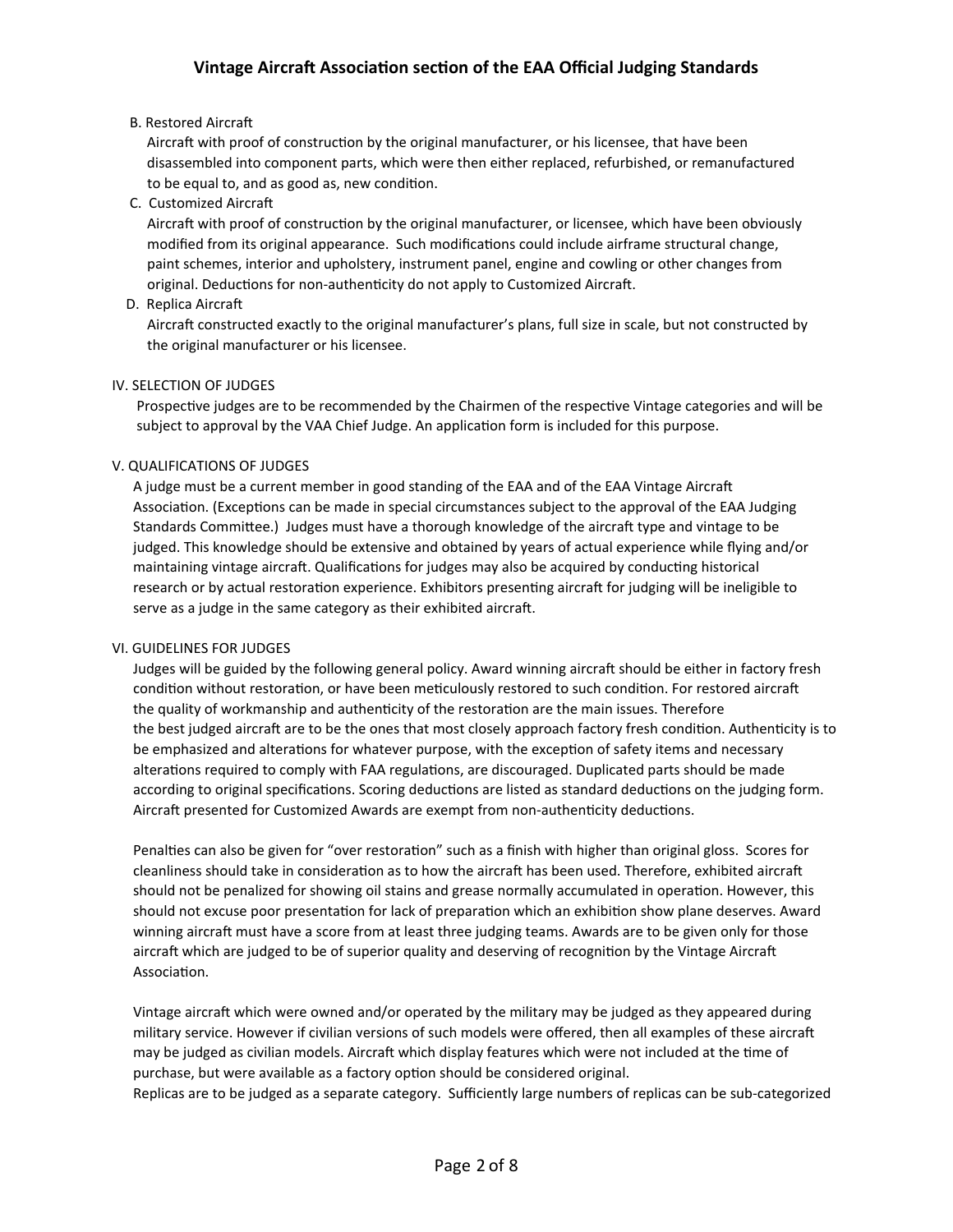into all of the classifications and sub-classifications presently used.

Whenever a significant disparity arises among high scoring, probable award winning aircraft, category Chairmen should consider conducting a discussion with the judges and request a judging review of such scoring.

### **VII. AIRCRAFT REQUIREMENTS**

To be eligible for awards aircraft must be owned by a member in good standing of the EAA. Aircraft must be flown to AirVenture or flown during the AirVenture convention.

A manufacturer's data plate must be present on all FAA certificated aircraft, and an FAA issued airworthiness certificate must be displayed on all exhibition aircraft.

Aircraft arriving to be judged should be parked in the VAA areas designated for Vintage airplanes, however parking location exceptions can be allowed by the category Chairmen. Reasonable attempts should be made to locate and judge displaced aircraft.

Aircraft which have received awards in prior years are not eligible for an equal or lesser award in subsequent years unless it is determined by the category Chairmen that a previous award winning aircraft has been significantly improved, involving major rework, and such work is well documented. Awards will not be considered for aircraft which have been judged or have received awards in other EAA divisions.

Change of ownership does not qualify aircraft to be eligible for equal or lesser awards. Aircraft must be registered and have a "JUDGE ME "sticker affixed to the prop card issued at the time of registration. Aircraft arriving after the published closing deadline will not be judged.

### VIII. JUDGING CATEGORIES AND CLASSIFICATIONS

Listed below are complete categories and subdivisions and awards that apply. The dates of manufacture for ANTIQUE and CLASSIC aircraft have been established and will remain unchanged unless revised by action of the EAA Judging Standards Committee. CONTEMPORARY aircraft dates may be extended as experience dictates with a recommendation by the VAA Chief Judge, approved by the VAA Board of Directors and the EAA Judging Standards Committee.

Special awards may be created and given with the approval of the EAA Judging Standards Committee and the EAA Awards Committee to recognize aircraft with special features or characteristics which exemplify the spirit of the EAA Vintage Aircraft Association.

ANTIQUE AIRCRAFT [Before and including 8-31-1945]

| <b>Grand Champion</b>                     | Gold Lindy   |
|-------------------------------------------|--------------|
| Reserve Grand Champion                    | Silver Lindy |
|                                           |              |
| PIONEER AGE [prior to 1918]               |              |
| Champion                                  | Bronze Lindy |
| Runner Up                                 | Large Plaque |
|                                           |              |
| GOLDEN AGE [1918 thru 1927]               |              |
| Champion                                  | Bronze Lindy |
| Runner Up                                 | Large Plaque |
| <b>Outstanding Open Cockpit Biplane</b>   | Small Plaque |
| <b>Outstanding Closed Cockpit Biplane</b> | Small Plaque |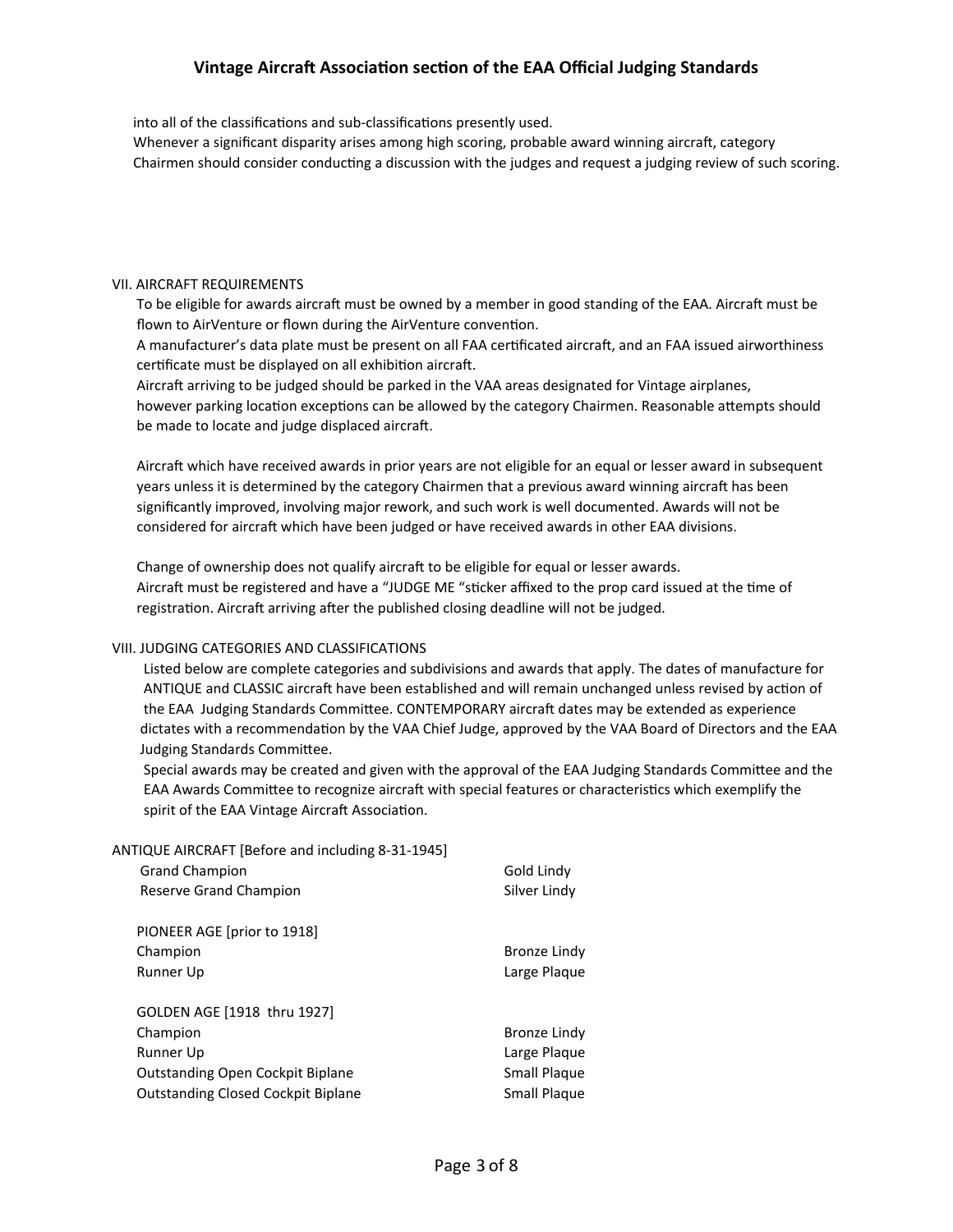|                               | <b>Outstanding Open Cockpit Monoplane</b>     | <b>Small Plaque</b> |  |  |
|-------------------------------|-----------------------------------------------|---------------------|--|--|
|                               | <b>Outstanding Closed Cockpit Monoplane</b>   | Small Plaque        |  |  |
|                               |                                               |                     |  |  |
|                               | SILVER AGE [1928 thru 1936]                   |                     |  |  |
|                               | Champion                                      | <b>Bronze Lindy</b> |  |  |
|                               | Runner Up                                     | Large Plaque        |  |  |
|                               | Outstanding Open Cockpit Biplane              | <b>Small Plaque</b> |  |  |
|                               | <b>Outstanding Closed Cockpit Biplane</b>     | Small Plaque        |  |  |
|                               | <b>Outstanding Open Cockpit Monoplane</b>     | Small Plaque        |  |  |
|                               | <b>Outstanding Closed Cockpit Monoplane</b>   | Small Plaque        |  |  |
|                               |                                               |                     |  |  |
|                               | BRONZE AGE [1937 thru 1941]                   |                     |  |  |
|                               | Champion                                      | <b>Bronze Lindy</b> |  |  |
|                               | Runner Up                                     | Large Plaque        |  |  |
|                               | Outstanding Open Cockpit Biplane              | <b>Small Plaque</b> |  |  |
|                               | <b>Outstanding Closed Cockpit Biplane</b>     | Small Plaque        |  |  |
|                               | <b>Outstanding Open Cockpit Monoplane</b>     | Small Plaque        |  |  |
|                               | <b>Outstanding Closed Cockpit Monoplane</b>   | <b>Small Plaque</b> |  |  |
|                               |                                               |                     |  |  |
|                               | WORLD WAR II ERA [1942 thru August, 1945]     |                     |  |  |
|                               | Champion                                      | <b>Bronze Lindy</b> |  |  |
|                               | Runner Up                                     | Large Plaque        |  |  |
|                               | <b>Outstanding Open Cockpit Biplane</b>       | Small Plaque        |  |  |
|                               | <b>Outstanding Closed Cockpit Biplane</b>     | Small Plaque        |  |  |
|                               | <b>Outstanding Open Cockpit Monoplane</b>     | <b>Small Plaque</b> |  |  |
|                               | <b>Outstanding Closed Cockpit Monoplane</b>   | Small Plaque        |  |  |
|                               | <b>CUSTOMIZED AIRCRAFT</b>                    |                     |  |  |
|                               | Champion                                      | <b>Bronze Lindy</b> |  |  |
|                               | Runner Up                                     | Large Plaque        |  |  |
|                               | Outstanding                                   | Small Plaque        |  |  |
|                               |                                               |                     |  |  |
|                               | TRANSPORT CATEGORY AIRCRAFT                   |                     |  |  |
|                               | Champion                                      | <b>Bronze Lindy</b> |  |  |
|                               | Runner Up                                     | Large Plaque        |  |  |
|                               | Outstanding                                   | <b>Small Plaque</b> |  |  |
|                               |                                               |                     |  |  |
|                               | WORLD WAR II MILITARY TRAINER/LIASON AIRCRAFT |                     |  |  |
|                               | Champion                                      | <b>Bronze Lindy</b> |  |  |
|                               | Runner Up                                     | Large Plaque        |  |  |
|                               | Outstanding                                   | Small Plaque        |  |  |
|                               | REPLICA AIRCRAFT                              |                     |  |  |
|                               | Champion                                      | <b>Bronze Lindy</b> |  |  |
|                               | Runner Up                                     | Large Plaque        |  |  |
|                               | Outstanding                                   | <b>Small Plaque</b> |  |  |
|                               |                                               |                     |  |  |
| ANTIQUE CUSTOM BUILT AIRCRAFT |                                               |                     |  |  |
| Champion                      |                                               | <b>Bronze Lindy</b> |  |  |
|                               |                                               |                     |  |  |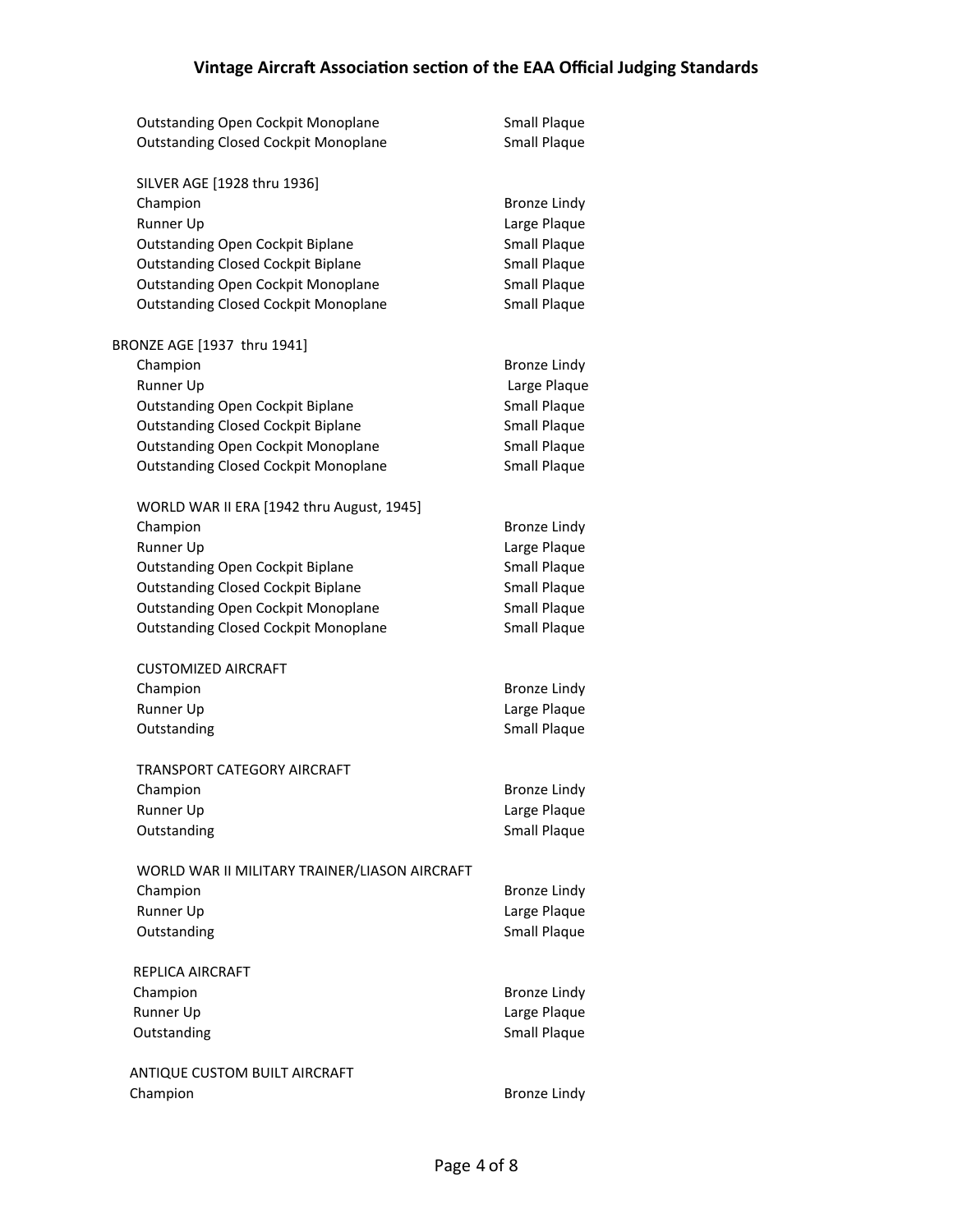| Runner Up<br>Outstanding                                     | Large Plaque<br><b>Small Plaque</b> |
|--------------------------------------------------------------|-------------------------------------|
| CONTINUALLY MAINTAINED<br><b>Best Continually Maintained</b> | Small Plaque                        |
| UNIQUE AIRCRAFT<br>Most Unique Aircraft                      | Small Plaque                        |

| CLASSIC AIRCRAFT [9-1-1945 thru 12-31-1955]      |                    |                           |             |  |
|--------------------------------------------------|--------------------|---------------------------|-------------|--|
| <b>Grand Champion</b>                            |                    | Gold Lindy                |             |  |
| Reserve Grand Champion                           |                    | Silver Lindy              |             |  |
| Class I [Up to 80 hp]                            |                    | <b>Bronze Lindy</b>       |             |  |
| Class II [81 thru 150 hp]                        |                    | <b>Bronze Lindy</b>       |             |  |
| Class III [151 thru 235 hp]                      |                    | <b>Bronze Lindy</b>       |             |  |
| Class IV [236 hp and up]                         |                    | <b>Bronze Lindy</b>       |             |  |
| <b>Champion Customized Classic</b>               |                    | <b>Bronze Lindy</b>       |             |  |
| Best Customized Runner Up                        |                    | Large Plaque              |             |  |
| Custom Class A [Up to 80 hp]                     |                    | <b>Small Plaque</b>       |             |  |
| Custom Class B [81 thru 150 hp]                  |                    | <b>Small Plaque</b>       |             |  |
| Custom Class C [151 thru 235 hp]                 |                    | <b>Small Plaque</b>       |             |  |
| Custom Class D [236 hp and up]                   |                    | <b>Small Plaque</b>       |             |  |
| <b>Preservation Award</b>                        |                    | <b>Small Plaque</b>       |             |  |
| Most Unique Aircraft                             |                    | <b>Small Plaque</b>       |             |  |
| <b>Outstanding Make and Model</b>                |                    | <b>Small Plaques</b>      |             |  |
| Aeronca Champ                                    | Cessna 190 and 195 | Stinson                   |             |  |
| Aeronca Chief                                    | Ercoupe            | Swift                     |             |  |
| Beech                                            | Luscombe           | Taylorcraft               |             |  |
| Bellanca                                         | Navion             | <b>Limited Production</b> |             |  |
| Cessna 120 and 140                               | Piper J3           | Cessna 170 and 180        | Piper Other |  |
| CONTEMPORARY AIRCRAFT [1-1-1956 THRU 12-31-1970] |                    |                           |             |  |
| <b>Grand Champion</b>                            |                    | Gold Lindy                |             |  |
| Reserve Grand Champion                           |                    | Silver Lindy              |             |  |
| <b>Outstanding Multi Engine</b>                  |                    | <b>Bronze Lindy</b>       |             |  |
| Class I Single Engine [Up to 160 hp]             |                    | <b>Bronze Lindy</b>       |             |  |
| Class II Single Engine [161 thru 230 hp]         |                    | <b>Bronze Lindy</b>       |             |  |
| Class III Single Engine [231 hp and Up]          |                    | <b>Bronze Lindy</b>       |             |  |
| <b>Grand Champion Customized</b>                 |                    | Gold Lindy                |             |  |
| Reserve Grand Champion Customized                |                    | Silver Lindy              |             |  |
| <b>Outstanding Customized</b>                    |                    | <b>Bronze Lindy</b>       |             |  |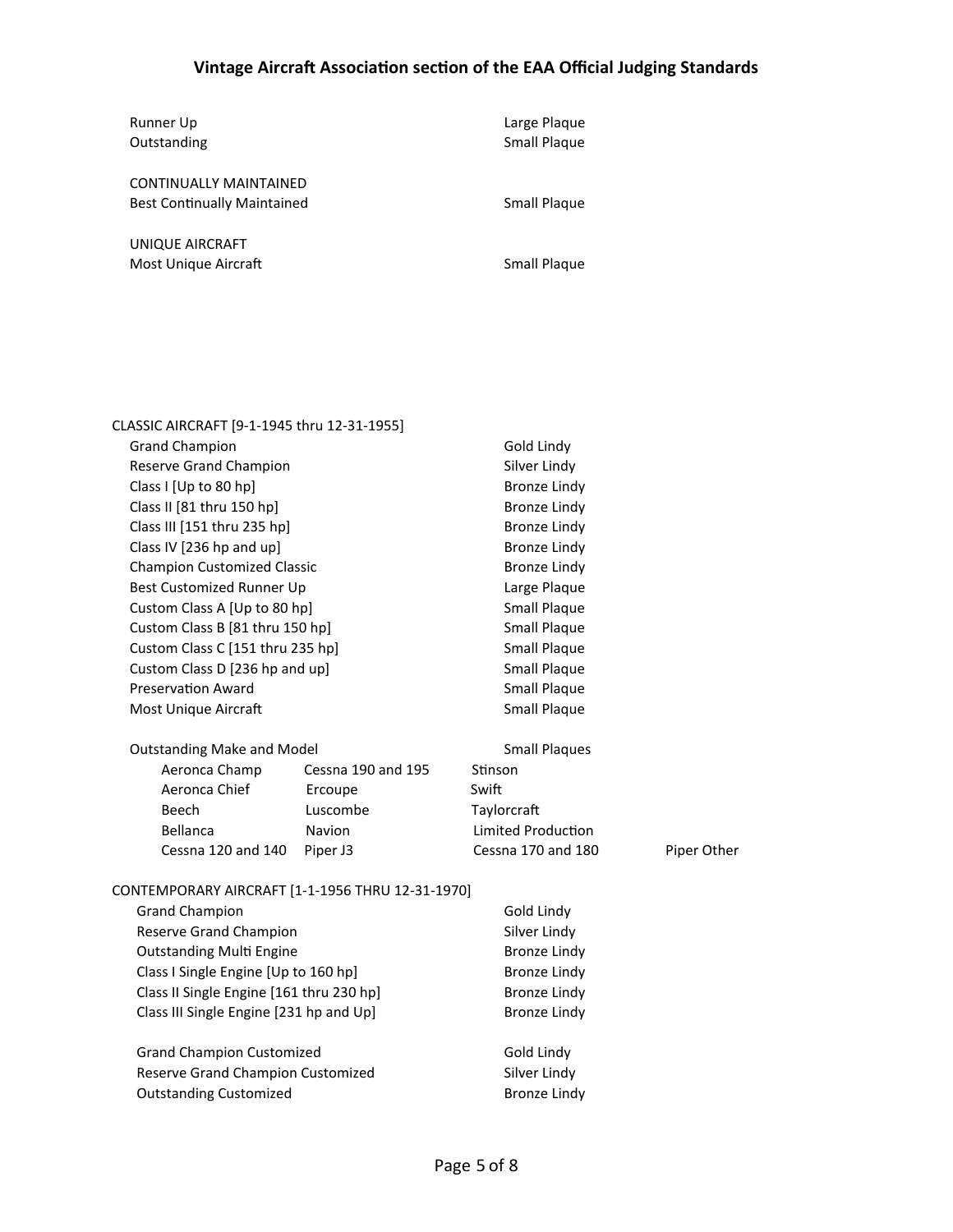| <b>Outstanding Make and Model Aircraft</b> | <b>Small Plaques</b>      |  |
|--------------------------------------------|---------------------------|--|
| Champion                                   |                           |  |
| Beech Single Engine                        |                           |  |
| Beech Multi Engine                         |                           |  |
| Bellanca                                   | Piper PA-30 Twin Comanche |  |
| Cessna 150                                 | Cessna 170, 172 and 175   |  |
| Cessna 180, 182 and 210                    | Cessna 310                |  |
| Mooney                                     | Piper PA-23 Apache-Aztec  |  |
| Piper PA-18 Super Cub                      | Piper PA-24 Comanche      |  |
| Piper PA-22 Tri-Pacer                      | Piper PA-28 Cherokee      |  |
| Spirit Awards                              |                           |  |
| Dean Richardson Memorial Award             | Special Plaque            |  |
| <b>Best Continuously Maintained</b>        | Small Plaque              |  |
| Limited Production                         | <b>Small Plaque</b>       |  |
| Preservation Award                         | <b>Small Plaque</b>       |  |
| Most Unique Aircraft                       | <b>Small Plaque</b>       |  |

### IX. JUDGING FORM EXPLANATION AND USE

The maximum attainable score must be reserved for a unanimous and undisputed Grand Champion Airplane. Such examples could never be surpassed and could only be matched by another perfect score airplane of Grand Champion quality. Consistency and fairness should be emphasized in all judging.

### General Appearance

This is the only judging category that covers the aircraft in its entirety. Authenticity, workmanship, cleanliness and maintenance of the aircraft as well as its airworthiness, as a whole are the criteria, and not its individual components. Non authentic color schemes, modern finishes, striping or decorations should result in negative points. Aircraft which have been metalized to replace original fabric or plywood should be substantially penalized. Aircraft displaying non-original type screws, nuts, bolts, cable connections and safety wire will be penalized unless their use is a safety concern.

### Cockpit

Anything visible within the cockpit, passenger compartment and baggage areas comprise the items to be considered as the cockpit. Authenticity should be stressed for the finish, upholstery, instruments, and controls. The operational condition of all components as well as the workmanship and attention to detail should be important considerations. Installation of later date avionics should not be penalized providing that the installation does not significantly detract from the authenticity of the instrument panel or other components. Use of "display only" radio faceplates as covers for modern avionics installed in original factory designated positions should be rewarded. Deductions should be made for alterations to the throttle, control stick or wheel, upholstery material patterns and non-original chroming.

### Engine

This part of the aircraft includes everything "firewall forward", or in some cases "firewall rearward". Emphasis should be given to having the original engine, engine mount, metal or composite engine cowl, accessories and propeller. There should be nothing on the engine or in the engine compartment that wasn't